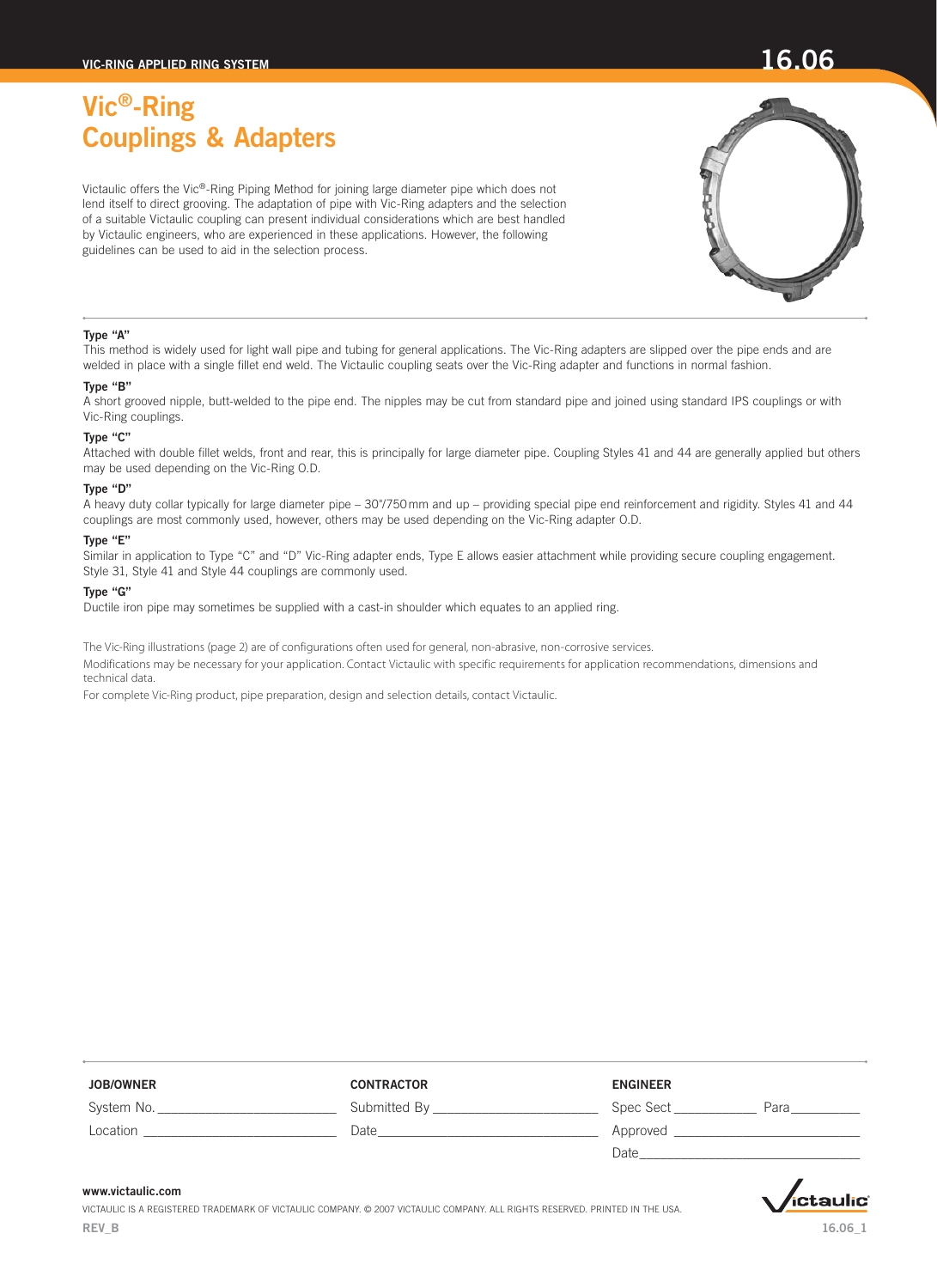

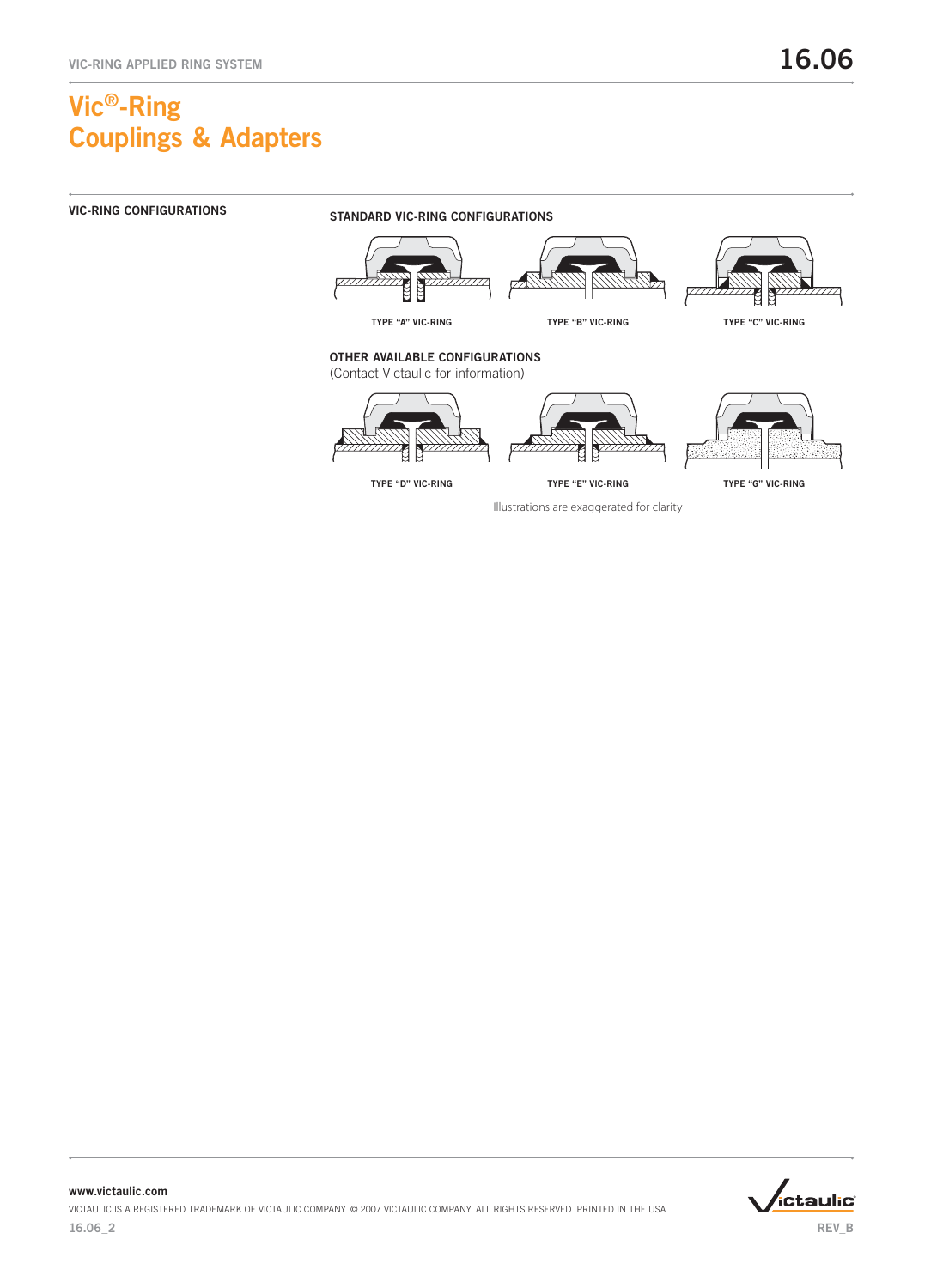## Type "A" Vic-Ring Adapter Ends

This method is widely used for adapting common sizes of light wall pipe and tubing for general applications such as contractors' portable pipe lines, irrigation lines, ventilating and duct piping, tank truck tubing and other applications where weight is a factor. The Vic-Ring adapters are slipped over the pipe ends and are welded in place with a single fillet end weld. The Victaulic coupling seats over the Vic-Ring adapter and functions in normal fashion.

### TYPE "A" VIC-RING ADAPTER

| Outside<br>Diameter*                  | <b>Pipe Wall</b><br><b>Thickness</b> |                   | <b>Vic-Ring Adapter Dimensions</b><br>Inches/millimeters |               |                                                                         | <b>Coupling Data</b>                                 |              |
|---------------------------------------|--------------------------------------|-------------------|----------------------------------------------------------|---------------|-------------------------------------------------------------------------|------------------------------------------------------|--------------|
| <b>Nominal</b><br><b>Inches</b><br>mm | <b>Inches</b><br>mm                  | Ring O.D.<br>C.D. | <b>Gasket Seat</b><br>"А"<br>±0.03±0.76                  | Ring $1.D.**$ | <b>Maximum</b><br><b>Joint Working</b><br><b>Pressure</b><br>psi<br>kPa | <b>Size</b><br><b>Nominal</b><br><b>Inches</b><br>mm | <b>Style</b> |
| 16                                    | 0.188                                | 17.03             | 1.03                                                     | 16.06         | 200                                                                     | 17                                                   | 22           |
| 400                                   | 4.8                                  | 433               | 26                                                       | 408           | 1375                                                                    | 425                                                  |              |
| 20                                    | 0.218                                | 20.97             | 1.25                                                     | 20.13         | 200                                                                     | 20                                                   | 22           |
| 500                                   | 5.5                                  | 533               | 32                                                       | 5118          | 1375                                                                    | 500                                                  |              |
| 24                                    | 0.250                                | 24.75             | 1.13                                                     | 24.13         | 200                                                                     | 24                                                   | 22           |
| 600                                   | 6.4                                  | 629               | 29                                                       | 613           | 1375                                                                    | 600                                                  |              |
| 30                                    | 0.375                                | 31.00             | 1.25                                                     | 30.13         | 150                                                                     | 30                                                   | 22           |
| 750                                   | 9.5                                  | 787               | 32                                                       | 765           | 1035                                                                    | 750                                                  |              |
| 33                                    | 0.375                                | 36.00             | 1.75                                                     | 33.19         | 90                                                                      | 33                                                   | 22           |
| 832                                   | 9.5                                  | 914               | 45                                                       | 843           | 620                                                                     | 832                                                  |              |
| 36                                    | 0.375                                | 38.00             | 1.63                                                     | 36.19         | 90                                                                      | 36                                                   | 22           |
| 900                                   | 9.5                                  | 965               | 41                                                       | 919           | 620                                                                     | 900                                                  |              |
| 60                                    | 0.375                                | 63.50             | 1.56                                                     | 60.31         | 50                                                                      | 60                                                   | 22           |
| 1500                                  | 9.5                                  | 1613              | 40                                                       | 1532          | 345                                                                     | 1500                                                 |              |

\*Max pipe O.D. +0.06 for distance 0.75" behind collar.

These Vic-Ring adapters are not to be considered as pipe reinforcement. If reinforcement is required, provision must be made by the designer.



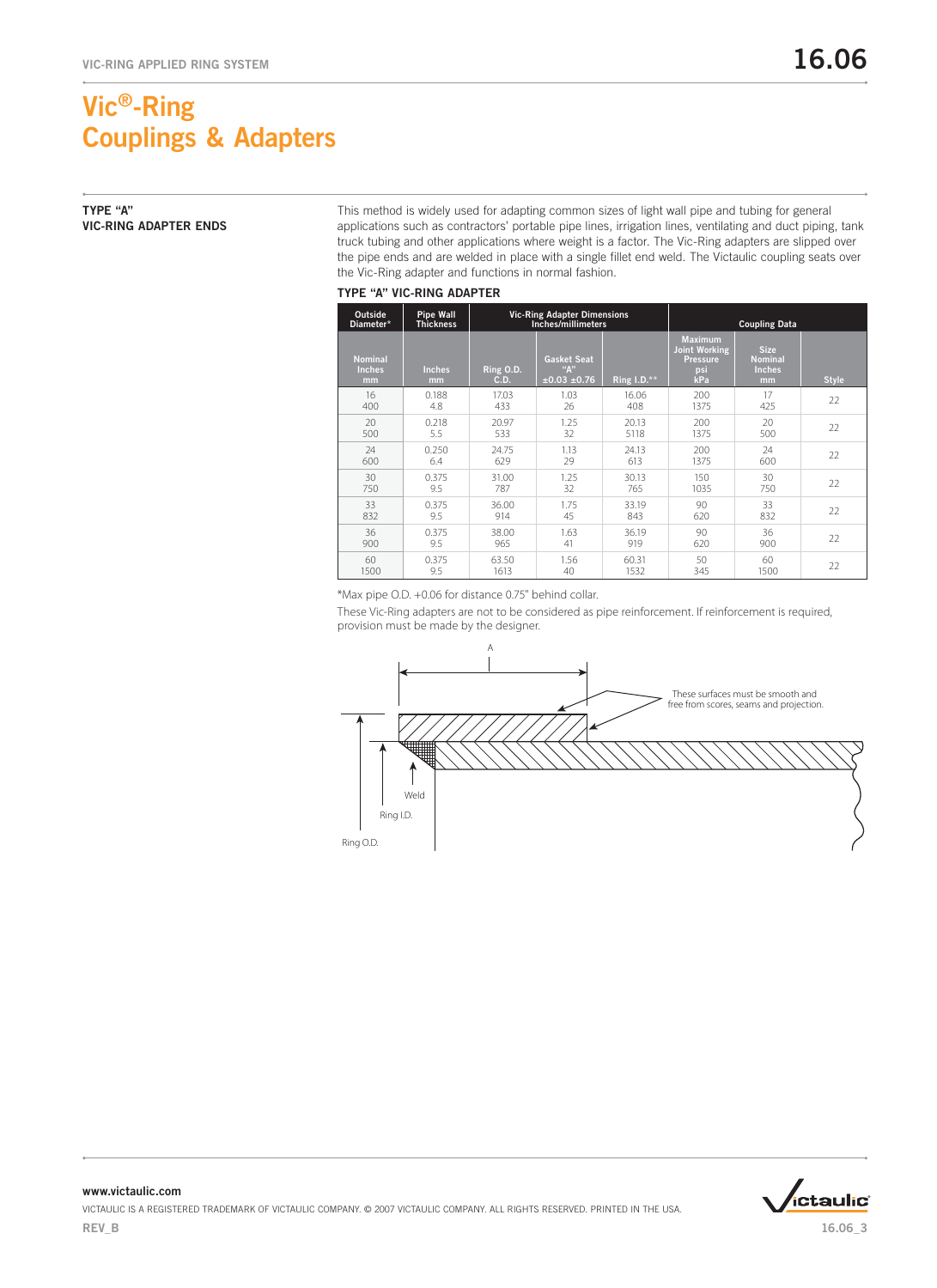Type "D" Heavy Duty Grooved Vic-Ring Adapter Ends – Double Fillets This heavy duty type end applies principally to large diameter pipe – 30"/ 750mm and up. Style 44 couplings are most commonly used with Type "D" Vic-Ring adapters; however, others may be used depending on the Vic-Ring adapter O.D.

| Outside<br><b>Diameter</b> | Pipe<br>Wall<br>Thick. | Vic-Ring Adapter Dimensions †<br>Inches/millimeters |                    |                     |                                  |                              |           |                                    | <b>Coupling Data</b>                       |              |
|----------------------------|------------------------|-----------------------------------------------------|--------------------|---------------------|----------------------------------|------------------------------|-----------|------------------------------------|--------------------------------------------|--------------|
| <b>Inches</b><br>mm        | <b>Inches</b><br>mm    | Ring<br>0.D.<br>C.D.                                | Gasket<br>Seat "A" | Groove<br>Width "B" | Groove<br><b>Diameter</b><br>"C" | Ring<br>Width<br>"L"<br>Min. | Ring I.D. | Max. Work.<br>Press.<br>psi<br>kPa | <b>Size</b><br>Nom.<br><b>Inches</b><br>mm | <b>Style</b> |
| 14                         | 0.188                  | 15.30                                               | 0.94               | 0.63                | 14.97                            | 2.00                         | 14.06     | 250                                | 14                                         | 31           |
| 350                        | 4.8                    | 389                                                 | 24                 | 16                  | 380                              | 51                           | 357       | 1725                               | 350                                        |              |
| 14                         | 0.188                  | 16.44                                               | 0.94               | 0.50                | 15.94                            | 2.00                         | 14.06     | 175                                | 14                                         | 44           |
| 350                        | 4.8                    | 418                                                 | 24                 | 13                  | 405                              | 51                           | 357       | 1200                               | 350                                        |              |
| 16                         | 0.188                  | 17.40                                               | 1.19               | 0.63                | 17.06                            | 2.50                         | 16.06     | 175                                | 16                                         | 31           |
| 400                        | 4.8                    | 442                                                 | 30                 | 16                  | 433                              | 64                           | 408       | 1200                               | 400                                        |              |
| 16                         | 0.188                  | 18.50                                               | 1.19               | 0.63                | 18.00                            | 2.25                         | 16.06     | 175                                | 16                                         | 44           |
| 400                        | 4.8                    | 470                                                 | 30                 | 16                  | 457                              | 57                           | 408       | 1200                               | 400                                        |              |
| 18                         | 0.188                  | 19.50                                               | 1.19               | 0.63                | 19.13                            | 2.50                         | 18.06     | 250                                | 18                                         | 31           |
| 450                        | 4.8                    | 495                                                 | 30                 | 16                  | 486                              | 64                           | 459       | 1725                               | 450                                        |              |
| 18                         | 0.188                  | 20.94                                               | 1.25               | 0.63                | 20.44                            | 2.50                         | 18.06     | 175                                | 18                                         | 44           |
| 450                        | 4.8                    | 532                                                 | 32                 | 16                  | 519                              | 64                           | 459       | 1200                               | 450                                        |              |
| 20                         | 0.218                  | 21.60                                               | 1.19               | 0.63                | 21.22                            | 2.50                         | 20.12     | 175                                | 20                                         | 31           |
| 500                        | 5.5                    | 549                                                 | 30                 | 16                  | 539                              | 64                           | 511       | 1200                               | 500                                        |              |
| 20                         | 0.218                  | 22.88                                               | 1.19               | 0.63                | 22.31                            | 2.50                         | 20.12     | 175                                | 20                                         | 44           |
| 500                        | 5.5                    | 581                                                 | 30                 | 16                  | 567                              | 64                           | 511       | 1200                               | 500                                        |              |
| 24                         | 0.250                  | 25.80                                               | 1.19               | 0.63                | 25.41                            | 2.50                         | 24.12     | 175                                | 24                                         | 31           |
| 600                        | 6.4                    | 655                                                 | 30                 | 16                  | 645                              | 64                           | 613       | 1200                               | 600                                        |              |
| 24                         | 0.250                  | 27.13                                               | 1.19               | 0.63                | 26.56                            | 2.50                         | 24.12     | 175                                | 24                                         | 44           |
| 600                        | 6.4                    | 689                                                 | 30                 | 16                  | 675                              | 64                           | 613       | 1200                               | 600                                        |              |
| 30                         | 0.375                  | 32.00                                               | 1.38               | 0.75                | 31.55                            | 3.00                         | 30.12     | 150                                | 30                                         | 31           |
| 750                        | 9.5                    | 813                                                 | 35                 | 19                  | 801                              | 76                           | 765       | 1035                               | 750                                        |              |
| 30                         | 0.375                  | 33.00                                               | 1.75               | 0.88                | 32.31                            | 3.50                         | 30.12     | 90                                 | 30                                         | 41           |
| 750                        | 9.5                    | 838                                                 | 45                 | 22                  | 821                              | 89                           | 765       | 620                                | 750                                        |              |
| 30                         | 0.375                  | 33.75                                               | 1.75               | 0.88                | 33.00                            | 3.50                         | 30.12     | 175                                | 30                                         | 44           |
| 750                        | 9.5                    | 857                                                 | 45                 | 22                  | 838                              | 89                           | 765       | 1200                               | 750                                        |              |
| 36                         | 0.375                  | 38.00                                               | 1.63               | 0.88                | 37.00                            | 3.50                         | 36.12     | 90                                 | 36                                         | 22           |
| 900                        | 9.5                    | 965                                                 | 41                 | 22                  | 940                              | 89                           | 917       | 620                                | 900                                        |              |
| 36                         | 0.375                  | 38.30                                               | 1.38               | 0.75                | 37.85                            | 3.00                         | 36.12     | 150                                | 36                                         | 31           |
| 900                        | 9.5                    | 973                                                 | 35                 | 19                  | 961                              | 76                           | 917       | 1035                               | 900                                        |              |
| 36                         | 0.375                  | 39.16                                               | 1.75               | 0.88                | 38.47                            | 3.50                         | 36.12     | 90                                 | 36                                         | 41           |
| 900                        | 9.5                    | 995                                                 | 45                 | 22                  | 977                              | 89                           | 917       | 620                                | 900                                        |              |
| 36                         | 0.375                  | 40.19                                               | 1.75               | 0.94                | 39.44                            | 3.50                         | 36.12     | 175                                | 36                                         | 44           |
| 900                        | 9.5                    | 1021                                                | 45                 | 25                  | 1002                             | 89                           | 917       | 1200                               | 900                                        |              |

These Vic-Ring adapters are not to be considered as pipe reinforcement. If reinforcement is required, provision must be made by the designer.

† Dimensions shown are approximate average dimensions, and should only be used as a general guideline. Table continued on next page.





## www.victaulic.com

*i*ctaulic®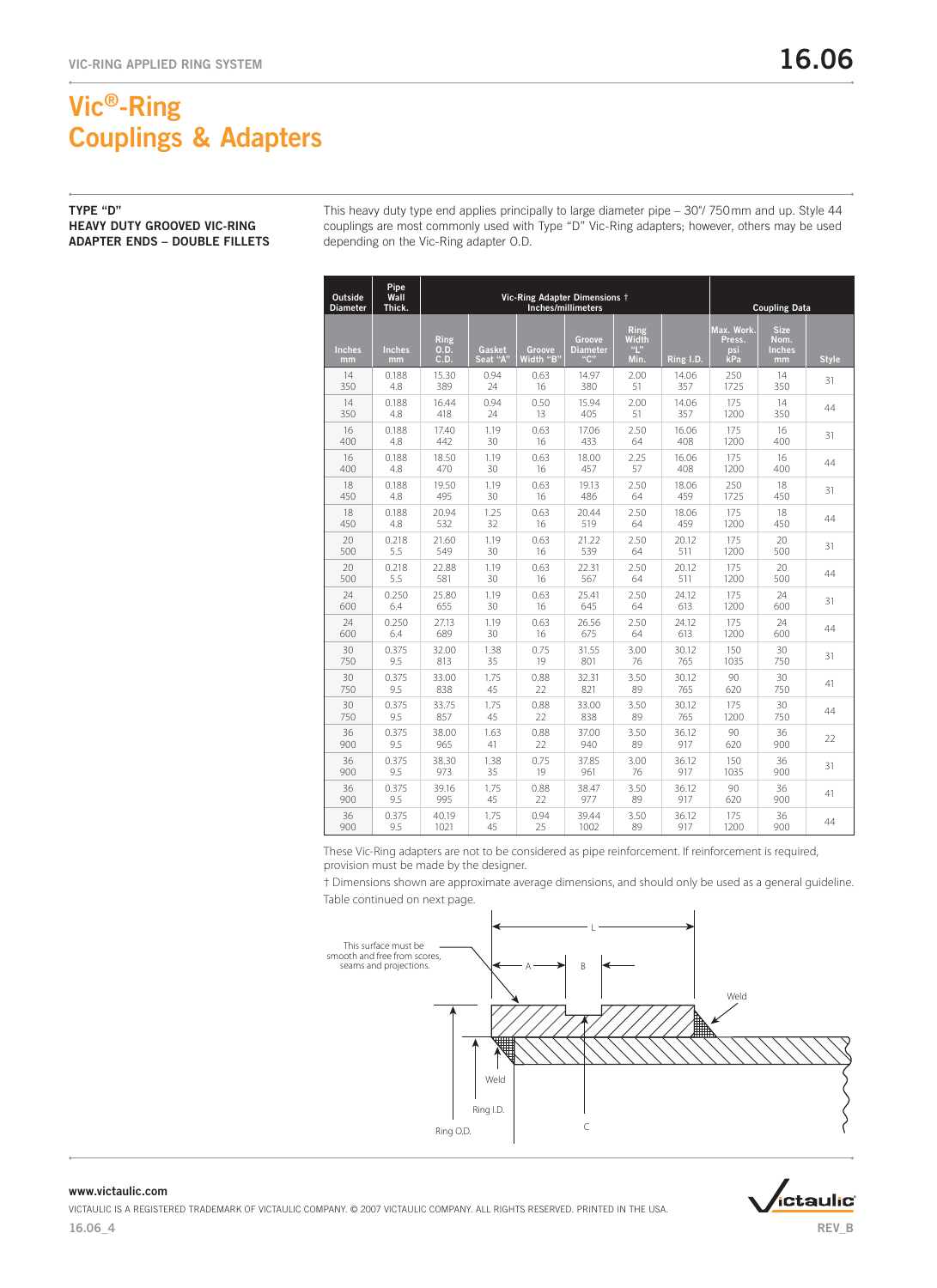| <b>Outside</b><br><b>Diameter</b> | Pipe<br>Wall<br>Thick. | Vic-Ring Adapter Dimensions †<br>Inches/millimeters |                    |                     |                                  |                                                    |             |                                    | <b>Coupling Data</b>                       |              |
|-----------------------------------|------------------------|-----------------------------------------------------|--------------------|---------------------|----------------------------------|----------------------------------------------------|-------------|------------------------------------|--------------------------------------------|--------------|
| <b>Inches</b><br>mm               | <b>Inches</b><br>mm    | <b>Ring</b><br>0.D.<br>C.D.                         | Gasket<br>Seat "A" | Groove<br>Width "B" | Groove<br><b>Diameter</b><br>"C" | Ring<br>Width<br>$\mathbf{u}_{\mathsf{L}}$<br>Min. | $Ring$ I.D. | Max. Work.<br>Press.<br>psi<br>kРa | <b>Size</b><br>Nom.<br><b>Inches</b><br>mm | <b>Style</b> |
| 38                                | 0.375                  | 40.94                                               | 1.75               | 0.88                | 40.12                            | 3.50                                               | 38.12       | 90                                 | 38                                         | 41           |
| 950                               | 9.5                    | 1040                                                | 45                 | 22                  | 1019                             | 89                                                 | 968         | 620                                | 950                                        |              |
| 42                                | 0.375                  | 45.56                                               | 1.75               | 0.94                | 44.81                            | 3.62                                               | 42.12       | 90                                 | 42                                         | 41           |
| 1050                              | 9.5                    | 1157                                                | 45                 | 25                  | 1138                             | 92                                                 | 1070        | 620                                | 1050                                       |              |
| 42                                | 0.375                  | 46.63                                               | 1.75               | 1.00                | 45.81                            | 3.62                                               | 42.12       | 175                                | 42                                         | 44           |
| 1050                              | 9.5                    | 1184                                                | 45                 | 25                  | 1164                             | 92                                                 | 1070        | 1200                               | 1050                                       |              |
| 46                                | 0.375                  | 48.75                                               | 1.75               | 0.94                | 47.88                            | 3.62                                               | 46.19       | 90                                 | 46                                         | 41           |
| 1150                              | 9.5                    | 1238                                                | 45                 | 25                  | 1216                             | 92                                                 | 1173        | 620                                | 1150                                       |              |
| 48                                | 0.375                  | 52.00                                               | 1.75               | 1.00                | 51.06                            | 3.88                                               | 48.19       | 90                                 | 48                                         | 41           |
| 1200                              | 9.5                    | 1321                                                | 45                 | 25                  | 1297                             | 99                                                 | 1224        | 620                                | 1200                                       |              |
| 48                                | 0.375                  | 53.13                                               | 1.75               | 1.06                | 52.19                            | 3.88                                               | 48.12       | 175                                | 48                                         | 44           |
| 1200                              | 9.5                    | 1350                                                | 45                 | 27                  | 1326                             | 99                                                 | 1222        | 1200                               | 1200                                       |              |
| 54                                | 0.375                  | 58.50                                               | 1.75               | 1.06                | 57.44                            | 3.88                                               | 54.19       | 90                                 | 54                                         | 41           |
| 1375                              | 9.5                    | 1486                                                | 45                 | 27                  | 1459                             | 99                                                 | 1376        | 620                                | 1375                                       |              |
| 54                                | 0.375                  | 59.69                                               | 1.75               | 1.13                | 58.63                            | 3.88                                               | 54.19       | 175                                | 54                                         | 44           |
| 1375                              | 9.5                    | 1516                                                | 45                 | 29                  | 1489                             | 99                                                 | 1376        | 1200                               | 1375                                       |              |
| 60                                | 0.375                  | 63.50                                               | 1.44               | 1.06                | 62.38                            | 3.88                                               | 60.25       | 50                                 | 60                                         | 22           |
| 1500                              | 9.5                    | 1613                                                | 37                 | 27                  | 1585                             | 99                                                 | 1530        | 345                                | 1500                                       |              |
| 60                                | 0.375                  | 64.69                                               | 1.75               | 1.13                | 63.63                            | 3.88                                               | 60.25       | 90                                 | 60                                         | 41           |
| 1500                              | 9.5                    | 1643                                                | 45                 | 29                  | 1616                             | 99                                                 | 1530        | 620                                | 1500                                       |              |
| 60                                | 0.375                  | 66.19                                               | 1.75               | 1.13                | 65.06                            | 3.88                                               | 60.25       | 175                                | 60                                         | 44           |
| 1500                              | 9.5                    | 1681                                                | 45                 | 29                  | 1653                             | 99                                                 | 1530        | 1200                               | 1500                                       |              |
| 66                                | 0.375                  | 70.75                                               | 1.75               | 1.13                | 69.63                            | 4.12                                               | 66.25       | 90                                 | 66                                         | 41           |
| 1675                              | 9.5                    | 1797                                                | 45                 | 29                  | 1769                             | 105                                                | 1530        | 620                                | 1675                                       |              |
| 72                                | 0.375                  | 76.00                                               | 1.75               | 1.13                | 74.88                            | 4.12                                               | 72.31       | 90                                 | 72                                         | 41           |
| 1825                              | 9.5                    | 1930                                                | 45                 | 29                  | 1902                             | 105                                                | 1837        | 620                                | 1825                                       |              |

These Vic-Ring adapters are not to be considered as pipe reinforcement. If reinforcement is required, provision must be made by the designer.

† Dimensions shown are approximate average dimensions, and should only be used as a general guideline.



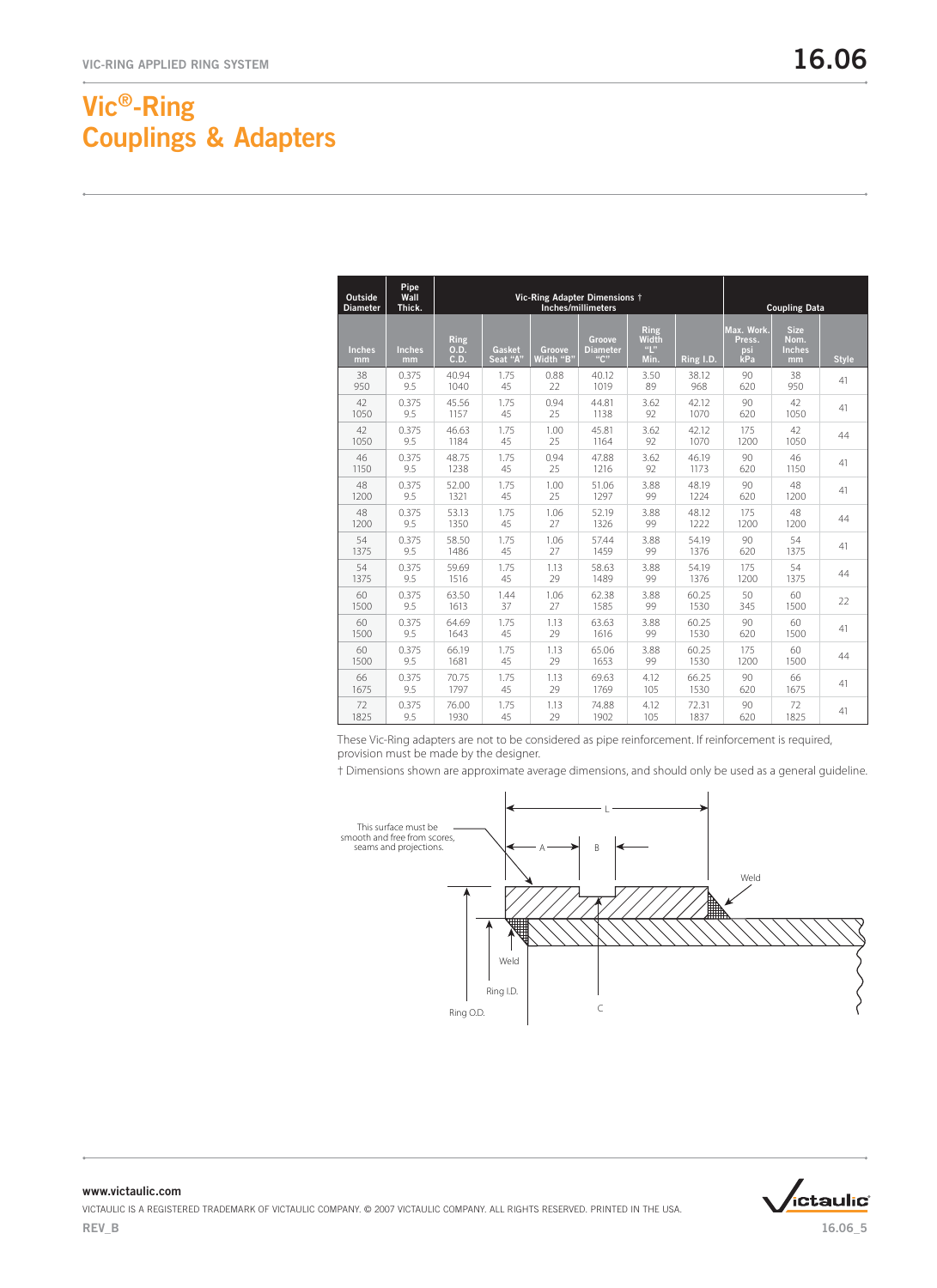Type E is similar in application to "D" Vic-Ring allowing easier attachment while providing secure coupling engagement. Style 31, Style 41 and Style 44 couplings are commonly used with Type "E" Vic-Ring adapters.

| <b>Outside</b><br><b>Diameter</b> | Pipe<br>Wall<br>Thick. |                      |                    | Vic-Ring Adapter Dimensions <sup>†</sup><br>Inches/millimeters |                                     | <b>Coupling Data</b> |                                    |                                            |              |
|-----------------------------------|------------------------|----------------------|--------------------|----------------------------------------------------------------|-------------------------------------|----------------------|------------------------------------|--------------------------------------------|--------------|
| <b>Inches</b><br>mm               | <b>Inches</b><br>mm    | Ring<br>0.D.<br>C.D. | Gasket<br>Seat "A" | Groove<br><b>Diameter</b><br>"C"                               | Ring<br><b>Width</b><br>"L"<br>Min. | $Ring$ I.D.          | Max. Work.<br>Press.<br>psi<br>kPa | <b>Size</b><br>Nom.<br><b>Inches</b><br>mm | <b>Style</b> |
| 14                                | 0.188                  | 15.30                | 0.94               | 14.97                                                          | 1.88                                | 14.06                | 250                                | 14                                         | 31           |
| 350                               | 4.8                    | 389                  | 24                 | 380                                                            | 48                                  | 357                  | 1725                               | 350                                        |              |
| 14                                | 0.188                  | 16.44                | 0.94               | 15.94                                                          | 1.88                                | 14.06                | 175                                | 14                                         | 44           |
| 350                               | 4.8                    | 418                  | 24                 | 405                                                            | 48                                  | 357                  | 1200                               | 350                                        |              |
| 16                                | 0.188                  | 17.40                | 1.19               | 17.06                                                          | 2.38                                | 16.06                | 175                                | 16                                         | 31           |
| 400                               | 4.8                    | 442                  | 30                 | 433                                                            | 60                                  | 408                  | 1200                               | 400                                        |              |
| 16                                | 0.188                  | 18.50                | 1.19               | 18.00                                                          | 2.38                                | 16.06                | 175                                | 16                                         | 44           |
| 400                               | 4.8                    | 470                  | 30                 | 457                                                            | 60                                  | 408                  | 1200                               | 400                                        |              |
| 18                                | 0.188                  | 19.50                | 1.19               | 19.13                                                          | 2.38                                | 18.06                | 250                                | 18                                         | 31           |
| 450                               | 4.8                    | 495                  | 30                 | 486                                                            | 60                                  | 459                  | 1725                               | 450                                        |              |
| 18                                | 0.188                  | 20.94                | 1.25               | 20.44                                                          | 2.38                                | 18.06                | 175                                | 18                                         | 44           |
| 450                               | 4.8                    | 532                  | 32                 | 519                                                            | 60                                  | 459                  | 1200                               | 450                                        |              |
| 20                                | 0.218                  | 21.60                | 1.19               | 21.22                                                          | 2.38                                | 20.12                | 175                                | 20                                         | 31           |
| 500                               | 5.5                    | 549                  | 30                 | 539                                                            | 60                                  | 511                  | 1200                               | 500                                        |              |
| 20                                | 0.218                  | 22.88                | 1.19               | 22.31                                                          | 2.38                                | 20.12                | 175                                | 20                                         | 44           |
| 500                               | 5.5                    | 581                  | 30                 | 567                                                            | 60                                  | 511                  | 1200                               | 500                                        |              |
| 24                                | 0.250                  | 25.80                | 1.19               | 25.41                                                          | 2.38                                | 24.12                | 175                                | 24                                         | 31           |
| 600                               | 6.4                    | 655                  | 30                 | 645                                                            | 60                                  | 613                  | 1200                               | 600                                        |              |
| 24                                | 0.250                  | 27.13                | 1.19               | 26.56                                                          | 2.38                                | 24.12                | 175                                | 24                                         | 44           |
| 600                               | 6.4                    | 689                  | 30                 | 675                                                            | 60                                  | 613                  | 1200                               | 600                                        |              |
| 30                                | 0.375                  | 32.00                | 1.38               | 31.55                                                          | 2.63                                | 30.12                | 150                                | 30                                         | 31           |
| 750                               | 9.5                    | 813                  | 35                 | 801                                                            | 67                                  | 765                  | 1035                               | 750                                        |              |
| 30                                | 0.375                  | 33.00                | 1.75               | 32.31                                                          | 2.88                                | 30.12                | 90                                 | 30                                         | 41           |
| 750                               | 9.5                    | 838                  | 45                 | 821                                                            | 73                                  | 765                  | 620                                | 750                                        |              |
| 30                                | 0.375                  | 33.75                | 1.75               | 33.00                                                          | 3.13                                | 30.12                | 175                                | 30                                         | 44           |
| 750                               | 9.5                    | 857                  | 45                 | 838                                                            | 80                                  | 765                  | 1200                               | 750                                        |              |
| 36                                | 0.375                  | 38.00                | 1.63               | 37.00                                                          | 2.88                                | 36.12                | 90                                 | 36                                         | 22           |
| 900                               | 9.5                    | 965                  | 41                 | 940                                                            | 73                                  | 917                  | 620                                | 900                                        |              |
| 36                                | 0.375                  | 38.30                | 1.38               | 37.85                                                          | 2.63                                | 36.12                | 150                                | 36                                         | 31           |
| 900                               | 9.5                    | 973                  | 35                 | 961                                                            | 67                                  | 917                  | 1035                               | 900                                        |              |

These Vic-Ring adapters are not to be considered as pipe reinforcement. If reinforcement is required, provision must be made by the designer.

† Dimensions shown are approximate average dimensions, and should only be used as a general guideline.



### www.victaulic.com

16.06\_6 Victaulic is a registered trademark of Victaulic Company. © 2007 Victaulic Company. All rights reserved. printed in the USA.



REV\_B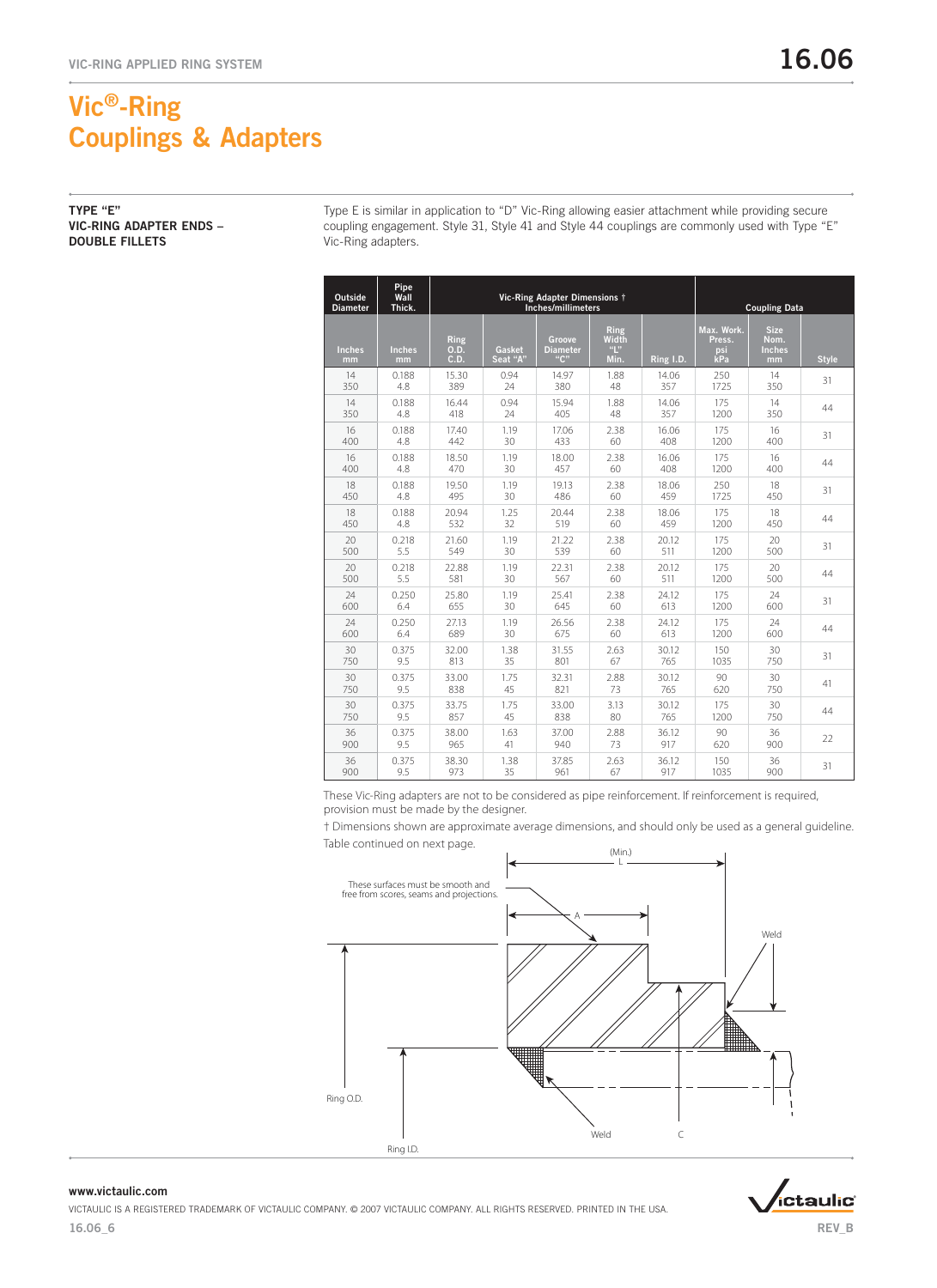| Outside<br><b>Diameter</b> | Pipe<br>Wall<br>Thick. |                      |                    | Vic-Ring Adapter Dimensions +<br>Inches/millimeters |                                     | <b>Coupling Data</b> |                                    |                                            |              |
|----------------------------|------------------------|----------------------|--------------------|-----------------------------------------------------|-------------------------------------|----------------------|------------------------------------|--------------------------------------------|--------------|
| <b>Inches</b><br>mm        | <b>Inches</b><br>mm    | Ring<br>0.D.<br>C.D. | Gasket<br>Seat "A" | Groove<br><b>Diameter</b><br>"C"                    | Ring<br><b>Width</b><br>"L"<br>Min. | Ring I.D.            | Max. Work.<br>Press.<br>psi<br>kPa | <b>Size</b><br>Nom.<br><b>Inches</b><br>mm | <b>Style</b> |
| 36                         | 0.375                  | 39.16                | 1.75               | 38.47                                               | 2.88                                | 36.12                | 90                                 | 36                                         | 41           |
| 900                        | 9.5                    | 995                  | 45                 | 977                                                 | 73                                  | 917                  | 620                                | 900                                        |              |
| 36                         | 0.375                  | 40.19                | 1.75               | 39.44                                               | 3.88                                | 36.12                | 175                                | 36                                         | 44           |
| 900                        | 9.5                    | 1021                 | 45                 | 1002                                                | 99                                  | 917                  | 1200                               | 900                                        |              |
| 38                         | 0.375                  | 40.94                | 1.75               | 40.12                                               | 2.88                                | 38.12                | 90                                 | 38                                         | 41           |
| 950                        | 9.5                    | 1040                 | 45                 | 1019                                                | 73                                  | 968                  | 620                                | 950                                        |              |
| 42                         | 0.375                  | 45.56                | 1.75               | 44.81                                               | 3.13                                | 42.12                | 90                                 | 42                                         | 41           |
| 1050                       | 9.5                    | 1157                 | 45                 | 1138                                                | 80                                  | 1070                 | 620                                | 1050                                       |              |
| 42                         | 0.375                  | 46.63                | 1.75               | 45.81                                               | 3.38                                | 42.12                | 175                                | 42                                         | 44           |
| 1050                       | 9.5                    | 1184                 | 45                 | 1164                                                | 86                                  | 1070                 | 1200                               | 1050                                       |              |
| 46                         | 0.375                  | 48.75                | 1.75               | 47.88                                               | 3.13                                | 46.19                | 90                                 | 46                                         | 41           |
| 1150                       | 9.5                    | 1238                 | 45                 | 1216                                                | 80                                  | 1173                 | 620                                | 1150                                       |              |
| 48                         | 0.375                  | 52.00                | 1.75               | 51.06                                               | 3.38                                | 48.19                | 90                                 | 48                                         | 41           |
| 1200                       | 9.5                    | 1321                 | 45                 | 1297                                                | 86                                  | 1224                 | 620                                | 1200                                       |              |
| 48                         | 0.375                  | 53.13                | 1.75               | 52.19                                               | 3.63                                | 48.12                | 175                                | 48                                         | 44           |
| 1200                       | 9.5                    | 1350                 | 45                 | 1326                                                | 92                                  | 1222                 | 1200                               | 1200                                       |              |
| 54                         | 0.375                  | 58.50                | 1.75               | 57.44                                               | 3.38                                | 54.19                | 90                                 | 54                                         | 41           |
| 1375                       | 9.5                    | 1486                 | 45                 | 1459                                                | 86                                  | 1376                 | 620                                | 1375                                       |              |
| 54                         | 0.375                  | 59.69                | 1.75               | 58.63                                               | 3.38                                | 54.19                | 175                                | 54                                         | 44           |
| 1375                       | 9.5                    | 1516                 | 45                 | 1489                                                | 86                                  | 1376                 | 1200                               | 1375                                       |              |
| 60                         | 0.375                  | 63.50                | 1.44               | 62.38                                               | 3.12                                | 60.25                | 50                                 | 60                                         | 22           |
| 1500                       | 9.5                    | 1613                 | 37                 | 1585                                                | 80                                  | 1530                 | 345                                | 1500                                       |              |
| 60                         | 0.375                  | 64.69                | 1.75               | 63.63                                               | 3.63                                | 60.25                | 90                                 | 60                                         | 41           |
| 1500                       | 9.5                    | 1643                 | 45                 | 1616                                                | 92                                  | 1530                 | 620                                | 1500                                       |              |
| 60                         | 0.375                  | 66.19                | 1.75               | 65.06                                               | 3.88                                | 60.25                | 175                                | 60                                         | 44           |
| 1500                       | 9.5                    | 1681                 | 45                 | 1653                                                | 99                                  | 1530                 | 1200                               | 1500                                       |              |

These Vic-Ring adapters are not to be considered as pipe reinforcement. If reinforcement is required, provision must be made by the designer.

† Dimensions shown are approximate average dimensions, and should only be used as a general guideline.